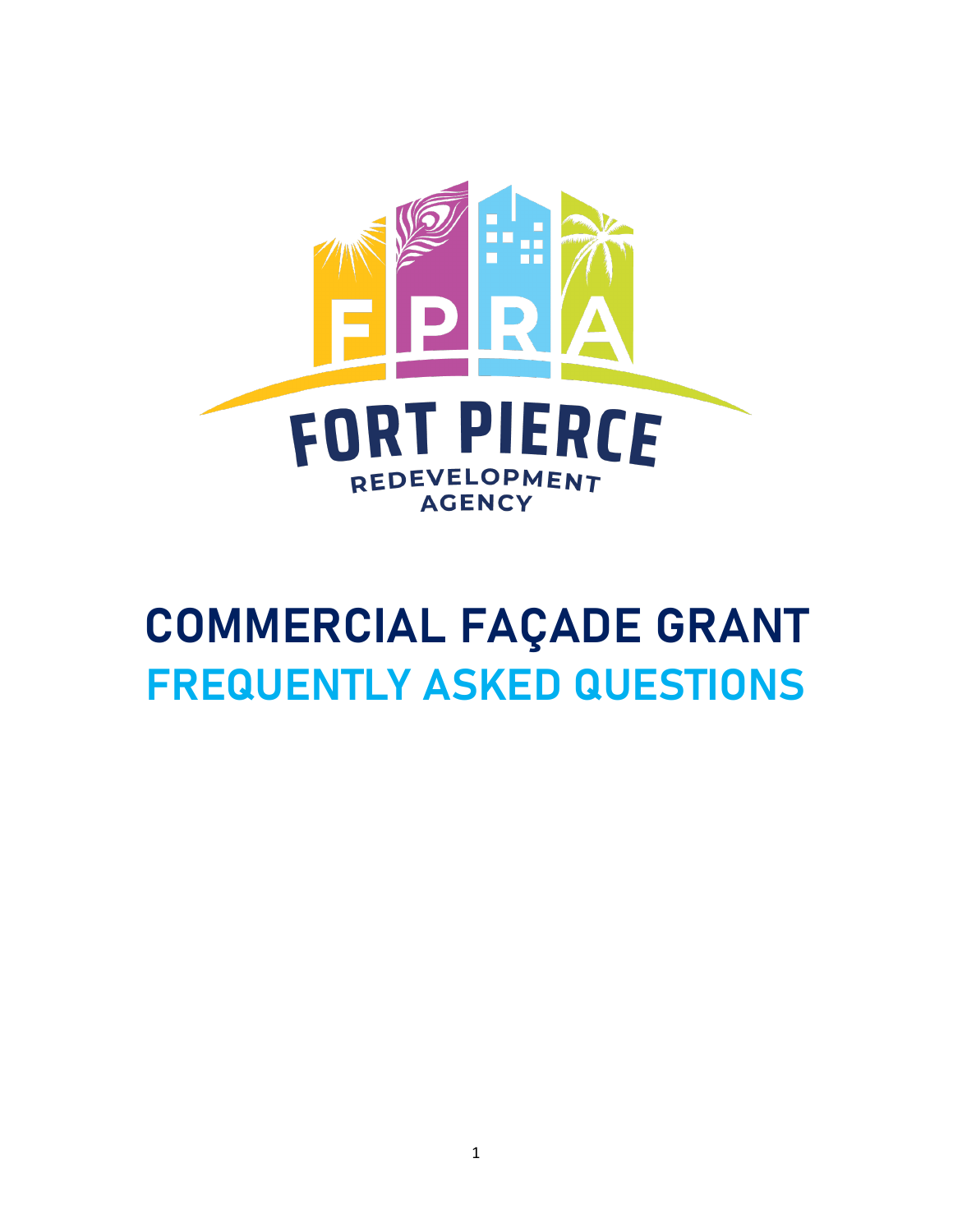#### **What is the Commercial Façade Grant Program?**

The Commercial Façade Grant Program is a grant to help support the revitalization of the commercial corridors in the FPRA district by stimulating private investment in improvements that enhance the appearance of buildings and properties and eliminate blight and non-conforming design standards. This program is designed to encourage redevelopment of the FPRA by enhancing its visual aesthetics which will lead to increased property values, tenant occupancy, economic development, and job creation. This program will complement other revitalization efforts to ensure the maximum leverage of resources and support local businesses.

#### **What is the maximum award for the grant?**

The Commercial Façade Improvement Grant Program offers financial assistance in the form of a reimbursable, matching (50%) grant up to \$25,000 to the property or business owner for eligible expenses associated with improving the external appearance of their business and to encourage businesses to invest in their operations. Grants cannot be awarded retroactively for work that has already been completed.

# **When is the pre-application deadline for the Commercial Façade Grant Program and where do I submit my pre-application?**

The pre-application deadline is November 24, 2021 at 5:00pm and can be submitted online at [https://cityoffortpierce.com/FormCenter/Economic-Development-Incentive-](https://cityoffortpierce.com/FormCenter/Economic-Development-Incentive-Program-18/COMMERCIAL-FACADE-GRANT-PROGRAM-PREAPPLI-91)[Program-18/COMMERCIAL-FACADE-GRANT-PROGRAM-PREAPPLI-91.](https://cityoffortpierce.com/FormCenter/Economic-Development-Incentive-Program-18/COMMERCIAL-FACADE-GRANT-PROGRAM-PREAPPLI-91) Paper applications are available by request, please contact Miriam Garcia at 772-828-1861 or email mgarcia@cityoffortpierce.com.

#### **Do I have to submit a pre-application before I receive the application?**

Yes, a pre-application is required to determine eligibility.

#### **Is my business eligible for the grant?**

Ensure that your business is located withing the FPRA District, review program guidelines and eligibility and complete the pre-application form. For a complete list of eligibility requirements and additional information, please visit: <https://choosefortpierce.com/969/FPRA-Incentive-Program>

#### **What types of improvements are eligible for the grant?**

Examples of eligible improvements are signs, awnings/canopies, façade improvements, walls, fencing, landscaping, removing and disposing of old façade coverings, 10% of project architectural fees, updating security features, removing